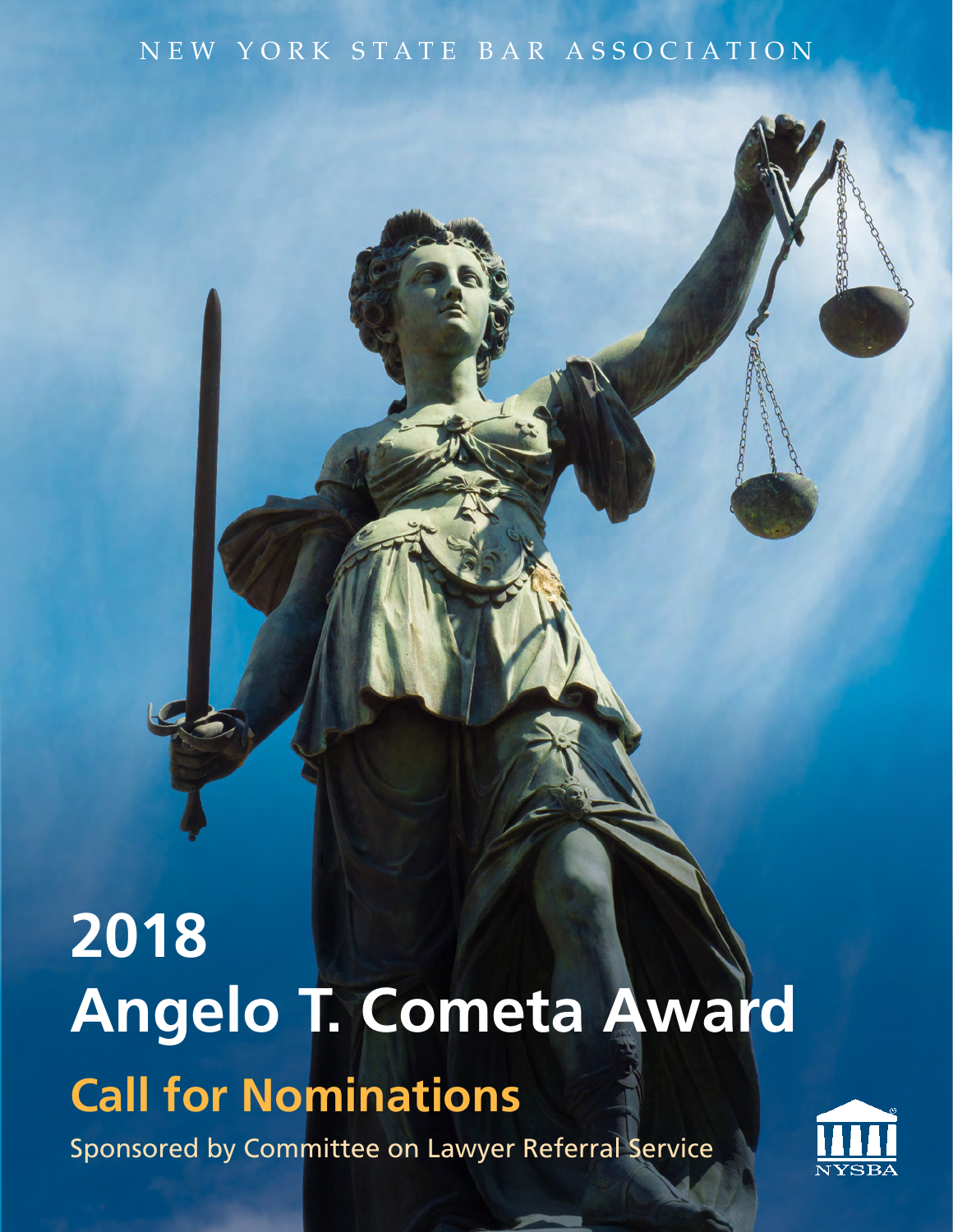## 2018 Angelo T. Cometa Award

The New York State Bar Association Committee on Lawyer Referral Service is pleased to announce that nomination forms are being accepted for the twelfth annual Angelo T. Cometa Award.

The Award was created to honor and recognize Angelo T. Cometa, who chaired the Committee on Lawyer Referral Service during the Lawyer Referral and Information Service's (LRIS) first year of operation. Mr. Cometa, who was a partner in the law firm Phillips Nizer Benjamin Krim & Ballon, served in many leadership positions within the NYSBA, including as its President in 1990. He has made numerous contributions to the legal community. In his role as LRS Committee Chair, Mr. Cometa was instrumental in establishing the LRIS and increasing public access to attorneys.

The LRIS is a public service of the New York State Bar Association. Among its goals are to serve the public by administering a coordinated lawyer referral and information system throughout New York State and to provide information to the public about community and legal services available, including local bar referral services, legal aid societies, legal service programs, public interest law organizations and other appropriate service providers throughout the State of New York.

#### **Award Criteria:**

The Award recognizes any individual or group in New York State demonstrating an extraordinary commitment toward advancing the goals of the Lawyer Referral and Information Service to assist the public in obtaining information about available legal services and providing referrals to private attorneys as needed. The ideal candidate is one who has demonstrated outstanding and long-term service in this regard. The honoree does not have to be an attorney or a group within the NYSBA.

Please provide a narrative of no more than 500 words describing the individual or group's efforts as they relate to the above criteria. Supporting materials, such as letters of reference and articles, may be submitted. Entries will be judged by the Committee on Lawyer Referral Service. No submissions will be returned.

#### **Nomination Deadline:**

Nominations will be accepted by the Committee on Lawyer Referral Service through February 26, 2018.

#### **Date Award Presented:**

The award will be presented on Friday evening April 13, 2018 at the House of Delegates dinner in Albany, NY.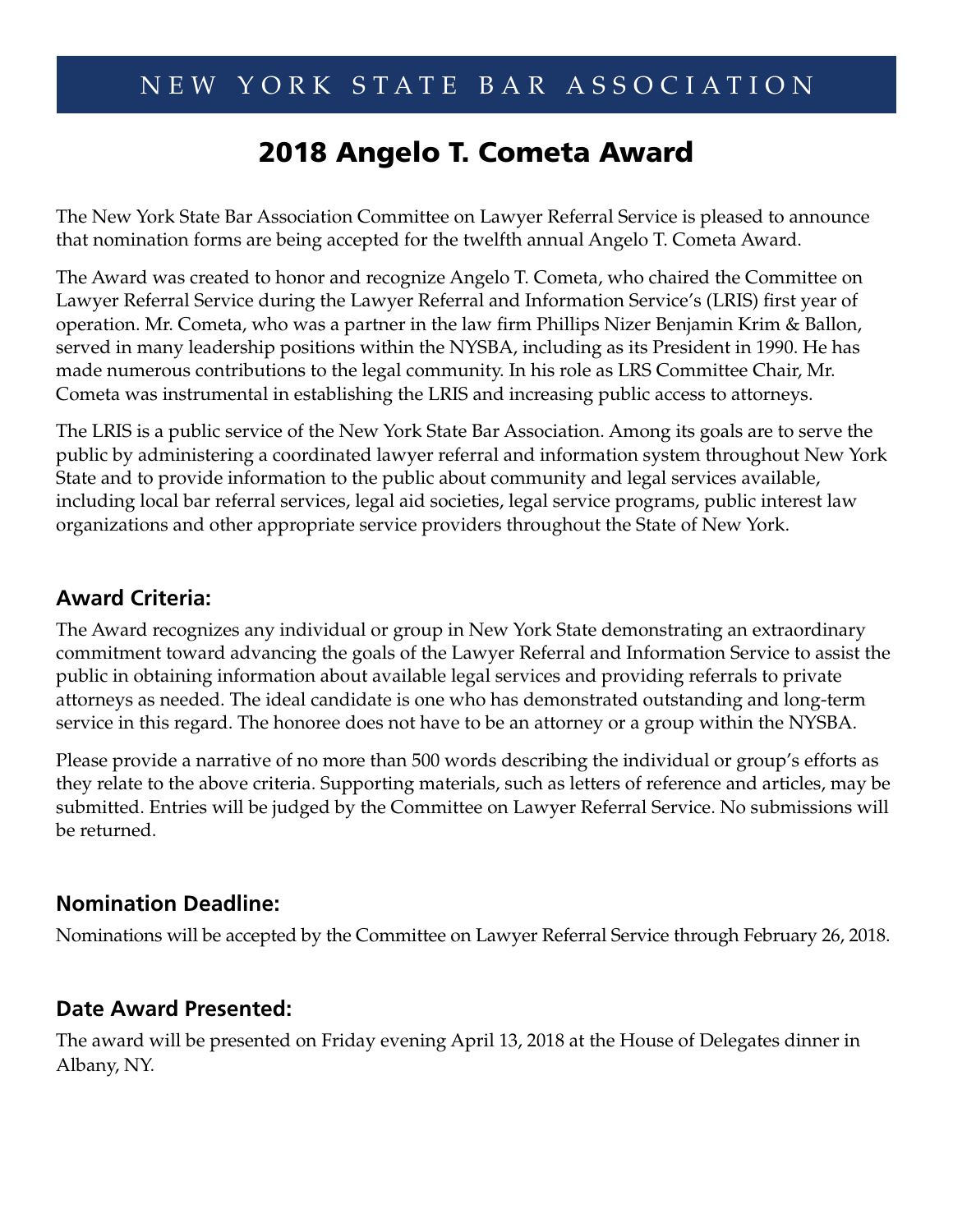## New York State Bar Ass ociatio n

## 2018 Angelo T. Cometa Award Nomination Form

Please print or type your information then mail or fax to:

#### NEW YORK STATE BAR ASSOCIATION LAWYER REFERRAL SERVICE One Elk Street, Albany, NY 12207 FAX (518) 487-5579

For an online application go to: www.NYSBA.org/CometaAward